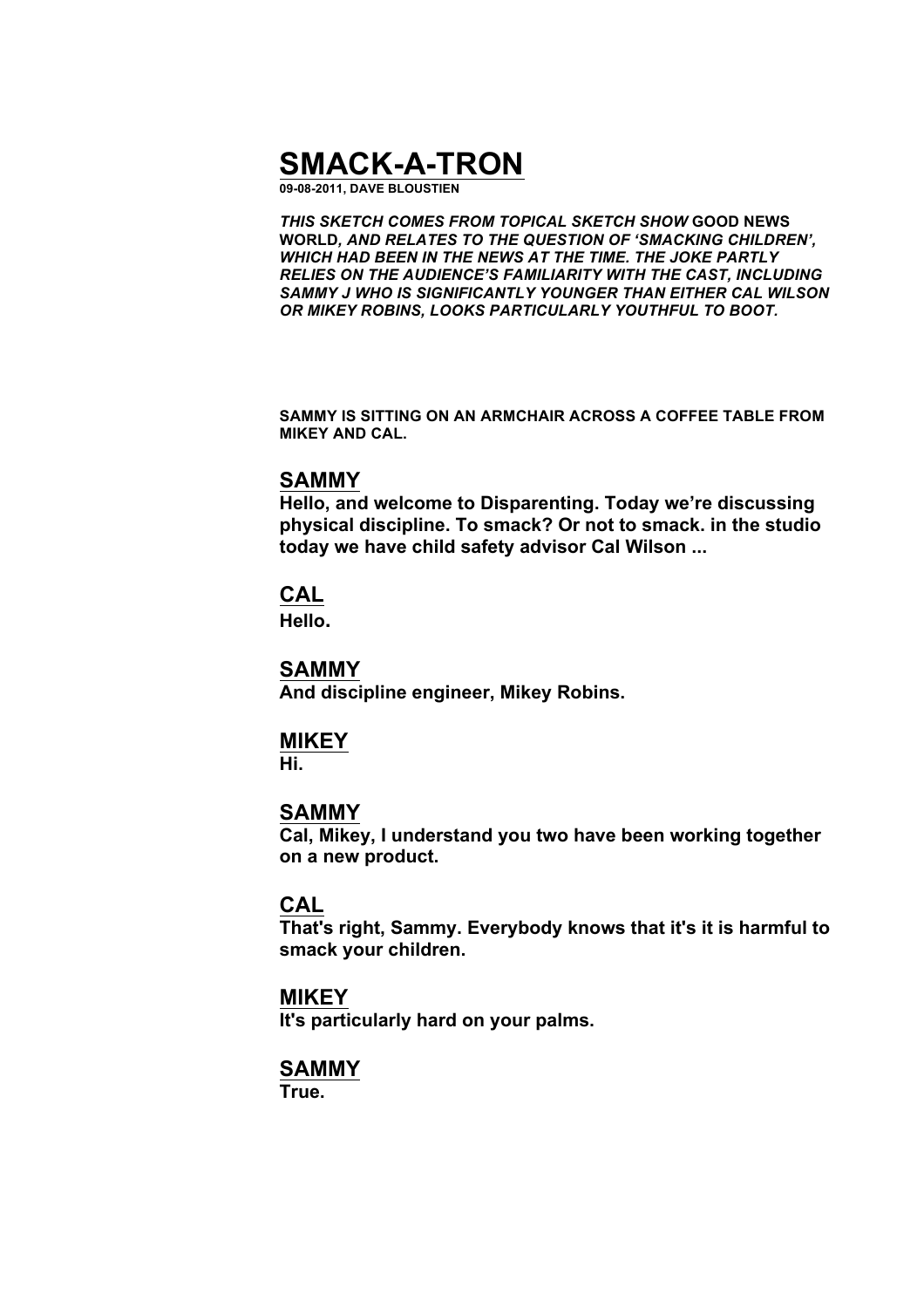## **CAL**

**But we also know there are times when reasoning just won't get the job done.**

#### **MIKEY**

**It's hard to put your kids on the 'naughty step' when you live in a single storey apartment.**

#### **CAL**

**So we've developed a new device to effect corporeal disciplinary processes on those of diminished temporal advancement.**

## **SAMMY**

**In other words ...**

## **MIKEY & CAL**

**Smacking kids.**

#### **SAMMY**

**This would be the 'Smack-A-Tron 5000'?**

### **CAL**

**That's right, Sammy. The Smack-A-Tron is designed to deliver a short, sharp, disciplinary message to the child in question, without the parent having to take responsibility, feel guilt or be directly culpable for any developmental harm that might come to the child as a result.**

#### **MIKEY**

**The Smack-A-Tron is the bad guy, not mum. Not dad.**

#### **SAMMY So, how does it work?**

#### **MIKEY**

**Well Sammy ...**

**MIKEY BRANDISHES AN OLD-FASHIONED CONTROL BOX WITH AN ANTENNA AND A DIAL.**

## **MIKEY (CONT'D)**

**You simply need to locate the child in question, turn the dial to smack and ...**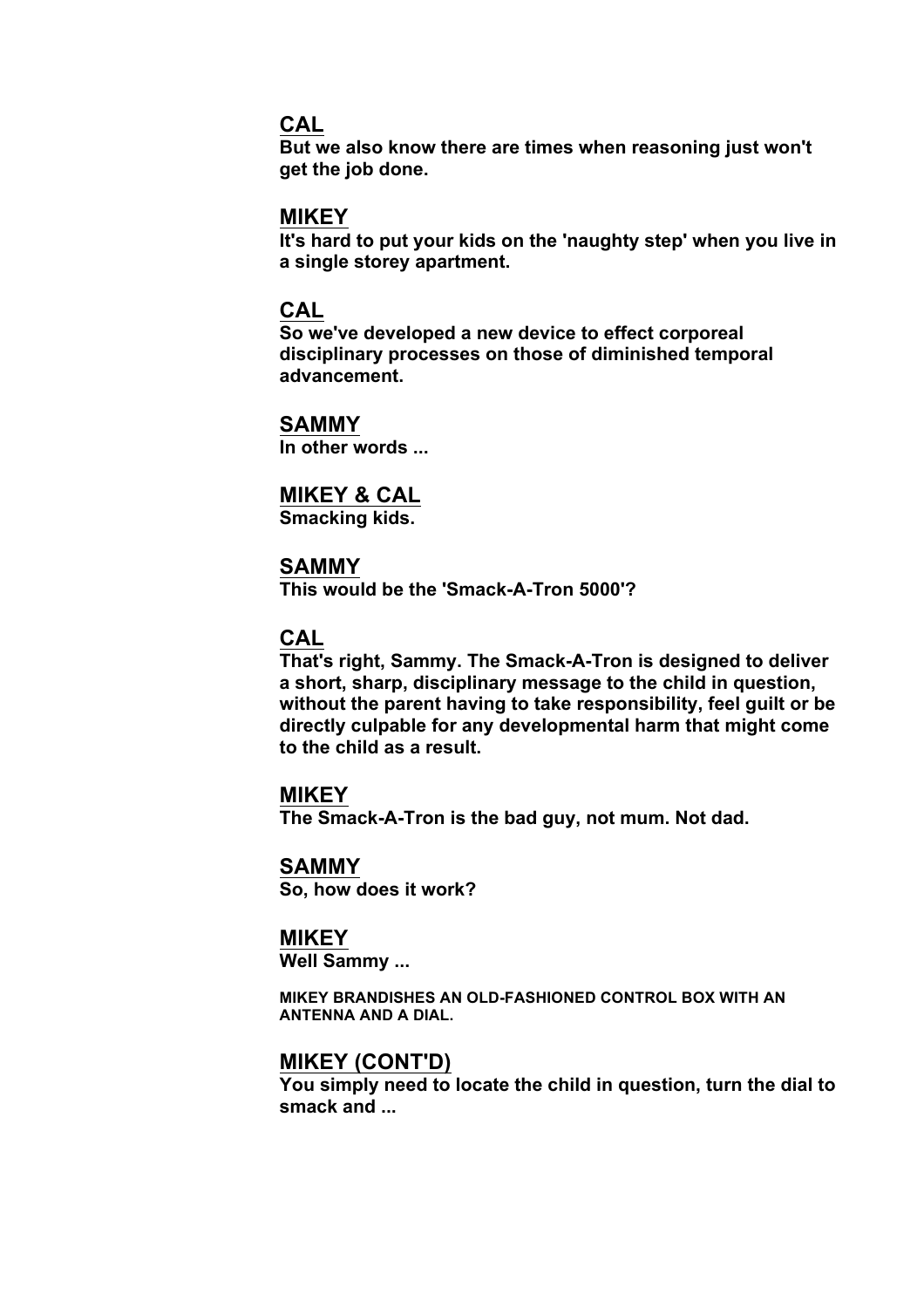**A HAND SUDDENLY POPS OUT FROM NOWHERE (BEHIND THE DESK, OR FROM JUST OUT OF FRAME OF THE CAMERA AND SLAPS SAMMY ACROSS THE BACK OF THE HEAD. SAMMY LOOKS AROUND CONFUSED. THE HAND HAS GONE.**

**CAL TAKES THE BOX FROM MIKEY.**

#### **CAL**

**It can be set to 'hit' ...**

**SAMMY IS SMACKED.**

## **CAL (CONT'D)**

**'Slap' ...**

**SAMMY IS SLAPPED.**

## **CAL (CONT'D)**

**'Clip over the ear' ...**

**SAMMY CLIPPED ON THE EAR.**

## **CAL (CONT'D)**

**'Smack on the bottom'.**

**THERE IS AN AUDIBLE SLAP. SAMMY JUMPS A LITTLE, AS IF HE'D BEEN HIT ON THE BOTTOM. THIS HAPPENS BELOW THE DESK.**

#### **CAL (CONT'D)**

**Or, in extreme cases, washing your mouth out with soap.**

**A HAND POPS UP FROM IN FRONT OF SAMMY WITH A FOAMY DISHBRUSH AND WASHES HIS MOUTH OUT WITH SOAP.**

**SAMMY SPLUTTERS AND TAKES A SWIG OF WATER TO CLEAR HIS MOUTH.**

## **SAMMY**

**Stop! Stop it!**

#### **MIKEY**

**What's the magic word?**

**SAMMY GETS SMACKED ON THE BACK OF THE HEAD AGAIN SEVERAL TIMES FROM DIFFERENT DIRECTIONS.**

## **SAMMY**

**Stop it …**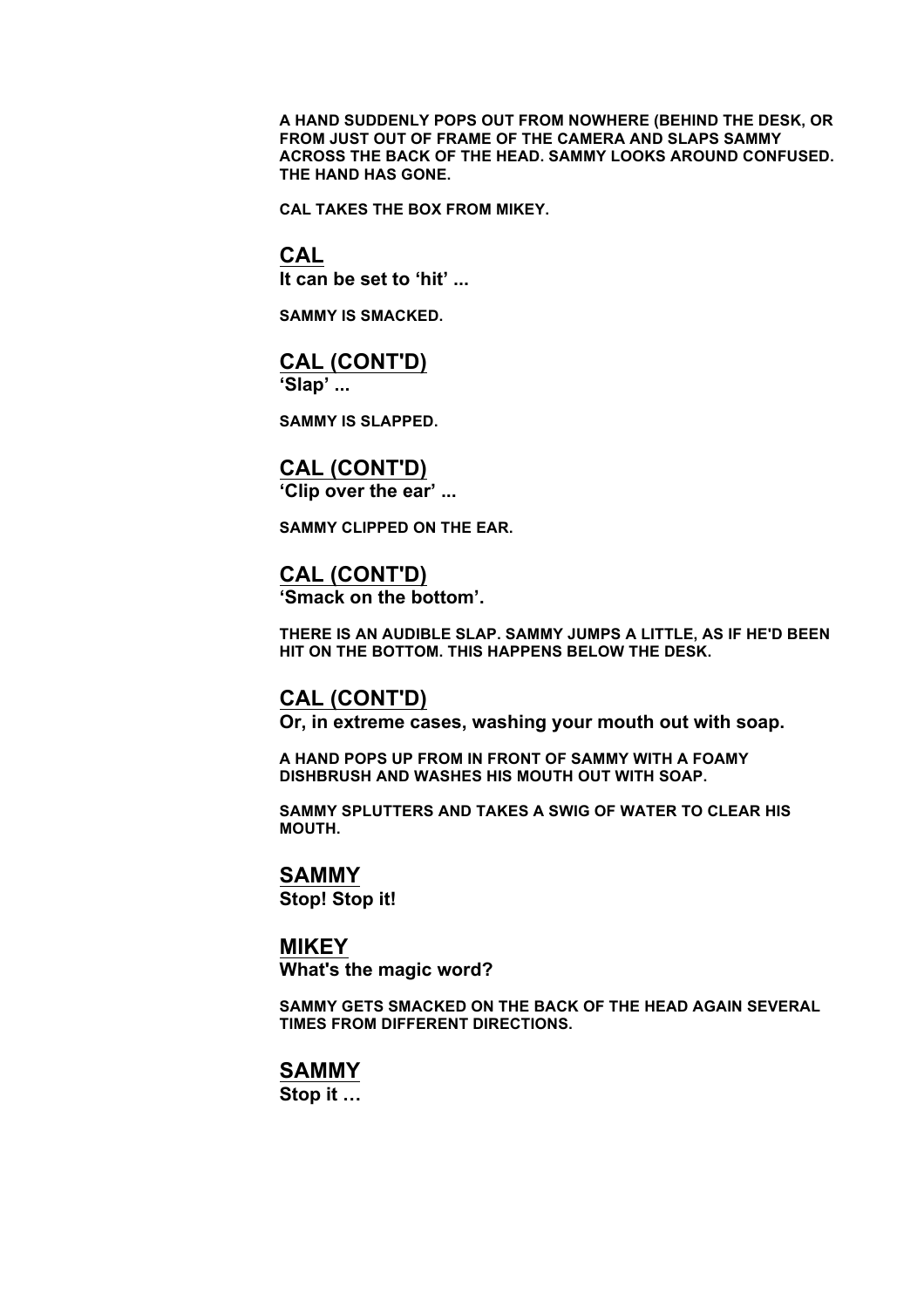**THE HAND WAVERS THREATENINGLY OVER SAMMY'S HEAD.**

#### **SAMMY**

**… please?**

## **CAL**

**You see? It works!**

### **SAMMY**

**Um … so … this technology … kids are quite good with technology. Could the Smack-A-Tron be hacked?**

### **MIKEY**

**Try it yourself.**

**SAMMY CAUTIOUSLY TAKES THE REMOTE AND TURNS THE DIAL, THEN PRESSES THE BUTTON.**

**HE IS SMACKED.**

#### **SAMMY**

**Ow!**

#### **CAL**

**You can't hack the smack, Sammy.**

#### **SAMMY**

**Why not?**

#### **MIKEY**

**Because I'm your dad, and I say so.**

**SAMMY IS SMACKED. THE HAND COMES IN FOR ANOTHER SWING, BUT SAMMY CATCHES IT. HE DRAGS IT OVER TOWARDS MIKEY TO ATTEMPT TO SMACK HIM, BUT THE HAND GETS FREE AND SMACKS SAMMY AGAIN.**

#### **CAL**

**Now thank us for our time, then go to your room.**

### **SAMMY**

**No!**

**MIKEY I'm going to count to 5 …**